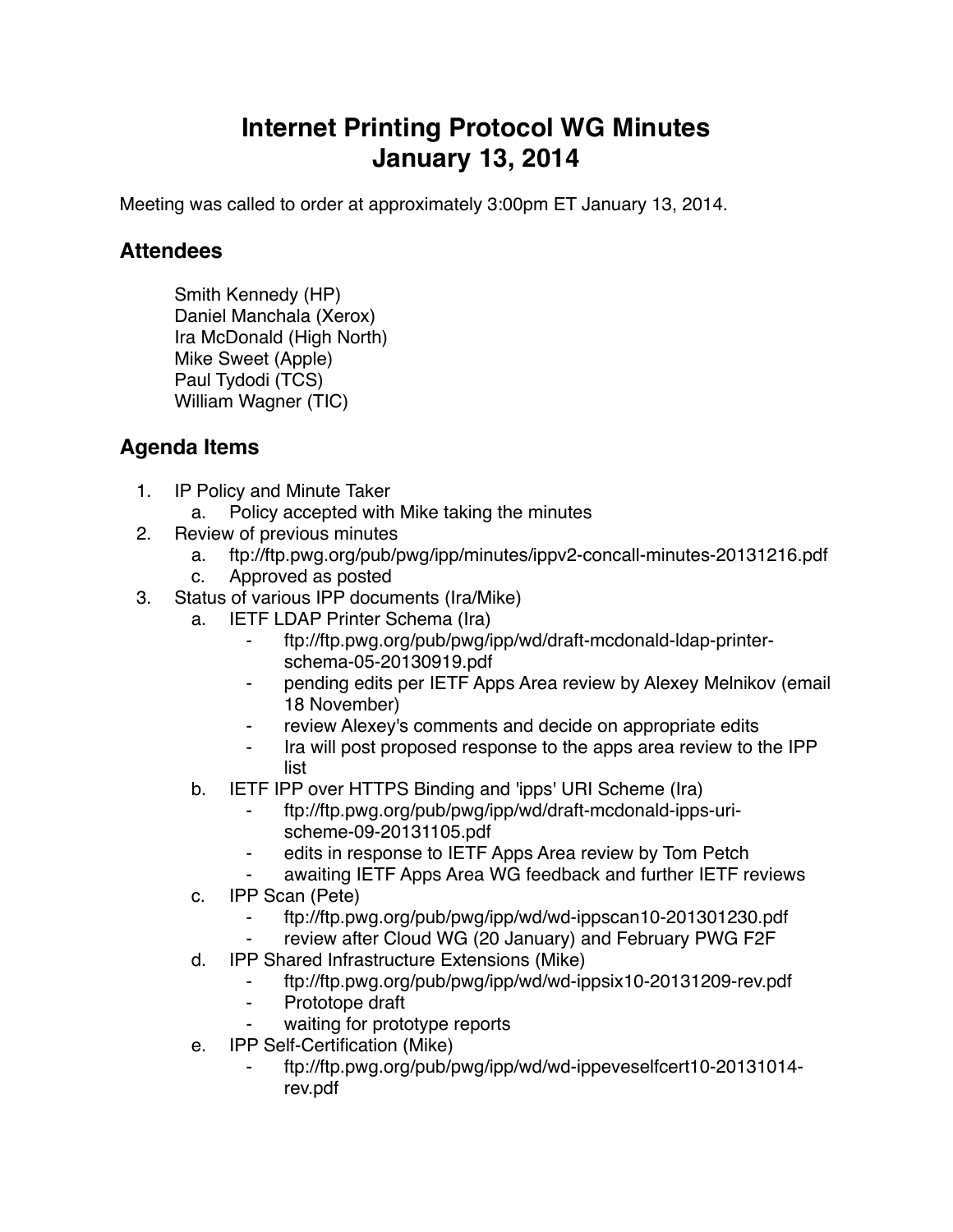- waiting for new draft from Mike (from October F2F review)
- 4. Review of IPP Finishings v2.0 (Mike)
	- a. ftp://ftp.pwg.org/pub/pwg/ipp/wd/wd-ippfinishings20-20130814.pdf
	- b. continue review at section 5.1 (from 23 September)
	- c. Section 5.1.3:
		- Break up into 5100.1-2004 and 5100.1-2014 values
	- d. Add appendix/tables showing the mapping to/from Finisher MIB, JDF, and OP JTAPI
		- Maybe add MIB registrations as needed, reconcile any differences?
	- e. Section 5.2:
		- Update last sentence "none" is not a value for finishings-col, but "noValue" out-of-band value is.
	- f. When to use finishings vs. finishings-col
		- Client: whenever finishings-col-ready is supported by printer
		- Printer: whenever there is more than 1 finishing process available
	- g. JDF discussion:
		- ⁃ For mapping, FinishingsColReady can provide the canonical ordering of finishing operations, when necessary
		- ⁃ finishings-col and finishings are explicitly unordered lists the Printer MUST NOT require a particular ordering and MUST re-order as needed
	- h. Table 1: Add laminating for type of lamination, baling for bale type, etc.
	- i. Section 5.2.3.2 (coating-type)
		- ⁃ Add example for archival UV protectant
		- ⁃ Change "white" to "translucent", no reference to color, "is coated to produce a translucent surface" or something like that
		- ⁃ Intention is to coat the the entire sheet or marked area, no manual control over the area that is coated.
			- Add note: do we need coating-color
	- j. Section 5.2.4.1 (covering-name)
		- Make type2 keyword I name
			- Add "blank", "pre-printed", "pre-cut" keyword values
	- k. Section 5.2.5 (folding)
		- ⁃ Add note that this set IS ordered
		- ⁃ Add note that diagonal folds are explicitly not supported (origami is out of scope)
		- ⁃ Add diagram/figure/examples of folding-direction for standard foldxxx values
	- l. Section 5.2.7 (stitching)
		- ⁃ Line 664: Change "notice" to "note"
		- ⁃ Move lines 673-694 to the 5.2 intro since it applies to multiple finishing options
		- Change Stitching Axis, etc. to Finishing Axis, etc.
		- Fix order of -offset and -locations subsections
	- m. Section 5.2.8 (trimming)
		- Rename trimming-location to trimming-offset
	- n. Global: -offset for distance from reference edge, -location for distance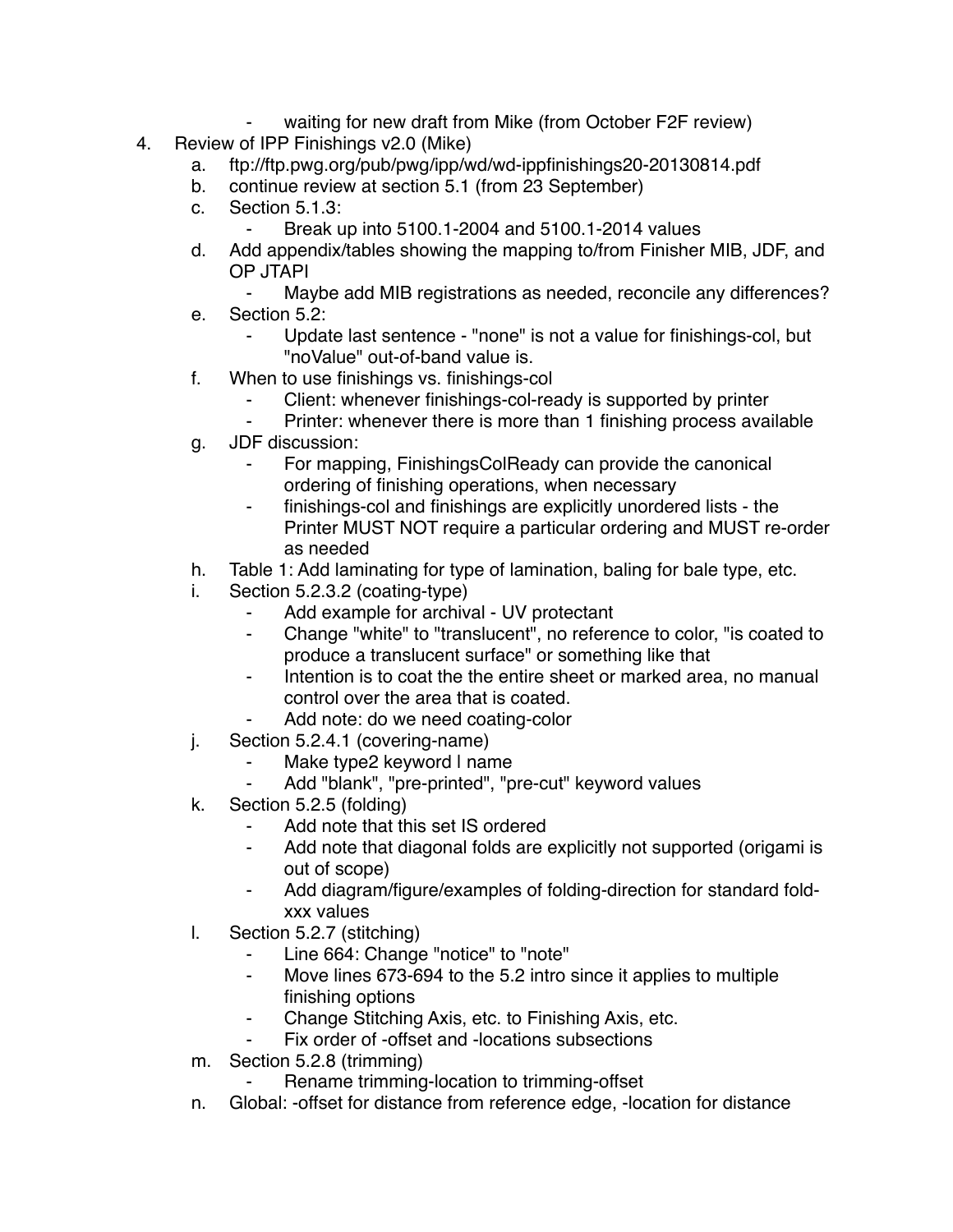along reference edge

- o. Add to introduction: finishing is about intent, not process. Ordering is the exception, not the rule (printer provides ordering as needed)
- p. Section 7:
	- ⁃ Expand on this...
- q. Mike to produce new draft for F2F review
- 5. Review of IPP Implementor's Guide v2.0 (Smith)
	- a. ftp://ftp.pwg.org/pub/pwg/ipp/wd/wd-ippig20-20140109-rev.pdf
	- b. continue review at section 7.4 (from December 16, 2013 meeting)
	- c. 9.1:
		- ⁃ There are pending updates to HTTP/1.1 that will obsolete RFC 2616
		- Recommend a review of the HTTP stack to ensure conformance to the HTTP/1.1 update
		- TBD: More specific text about clarifications in the new RFCs
	- d. Delete section 9
	- e. Move 9.1 to 8.1
	- f. Move 9.2 to informative appendix after body of spec/references ("HTTP/ 2.0 (Informative)")
		- ⁃ Informative for now
		- ⁃ Do a binding document for IPP over HTTP/2.0 when HTTP/2.0 is done
		- Include caveat that no formal binding of IPP over HTTP/2.0 is defined
	- g. Move section 10 content back to section 6
		- Recommend support for notifications for job and printer status monitoring
		- Note advantages (no polling, less connection setup overhead, etc.)
	- h. How do we limit the scope of this document?
		- Limit to common implementation/interoperability issues/questions
		- ⁃ Also basic use cases (printing, monitoring)
		- ⁃ Do IIG3 for multifunction stuff (2-3 years from now)
			- Collect issues/errata on the new PWG web site
			- ⁃ Probably do in conjunction with IPP Everywhere/
				- Multifunction update
		- ⁃ Q: Are we at the limit now?
			- A: Pretty much, yes. Just need to fill in some details.
	- i. Standards track or informative?
		- Most stuff is recommendations
		- Standards-track carries more weight
	- j. Q: Do we do any marketing/testing based on the "conformance" to IIG2?
		- A: Not directly, but we can leverage IPP Everywhere self-cert requirements to "enforce" best practices and market which vendors follow best practices
	- k. Stopped at section 11

## **Next Steps / Open Actions**